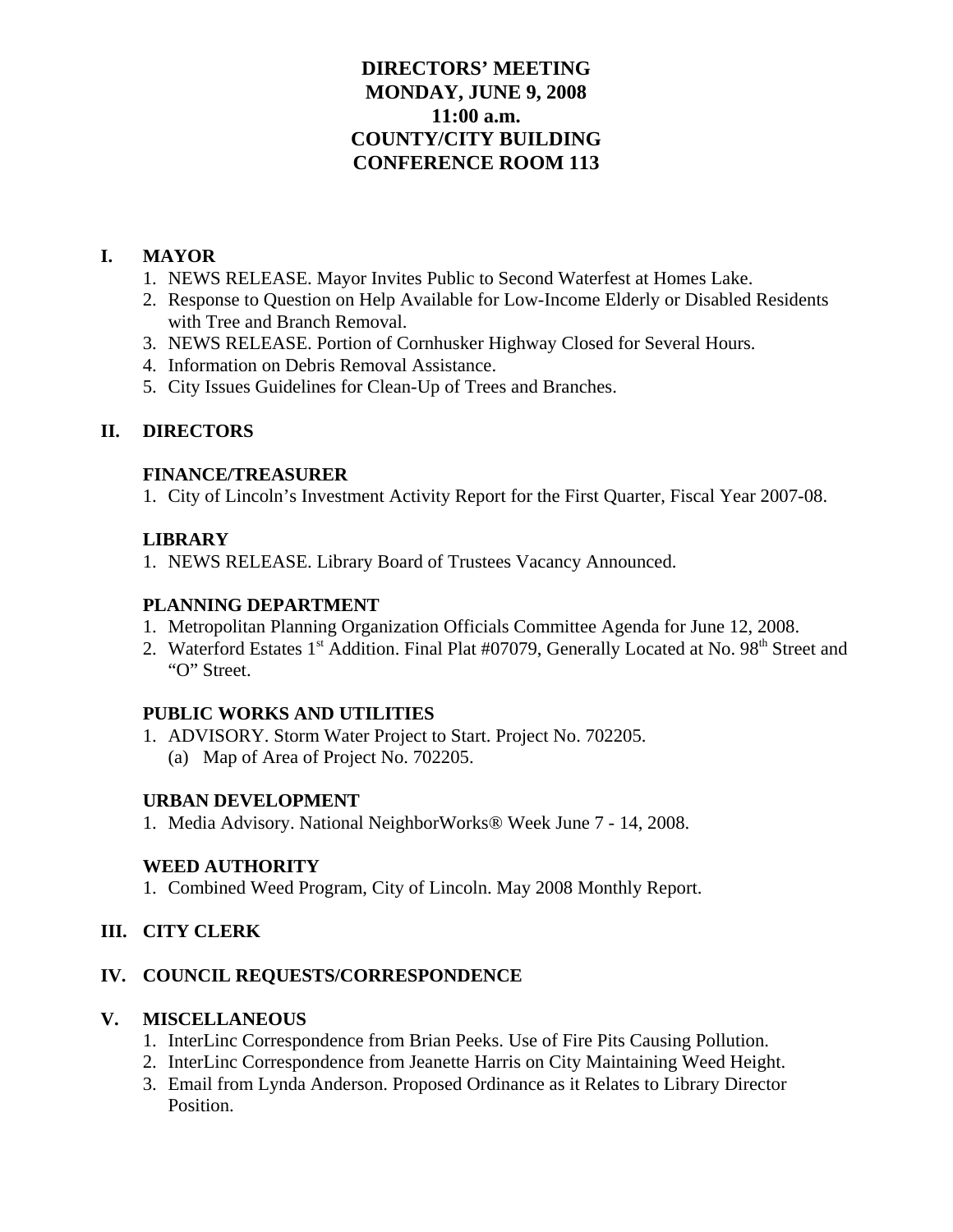- 4. Community Health Endowment (CHE) Meeting to Feature Dr. Nicolas Taylor and Kickoff of "Community Compass".
- 5. Revision to the Community Health Endowment (CHE) Bylaws.

# **VI. ADJOURNMENT**

W:\FILES\CITYCOUN\WP\da060908.wpdmmm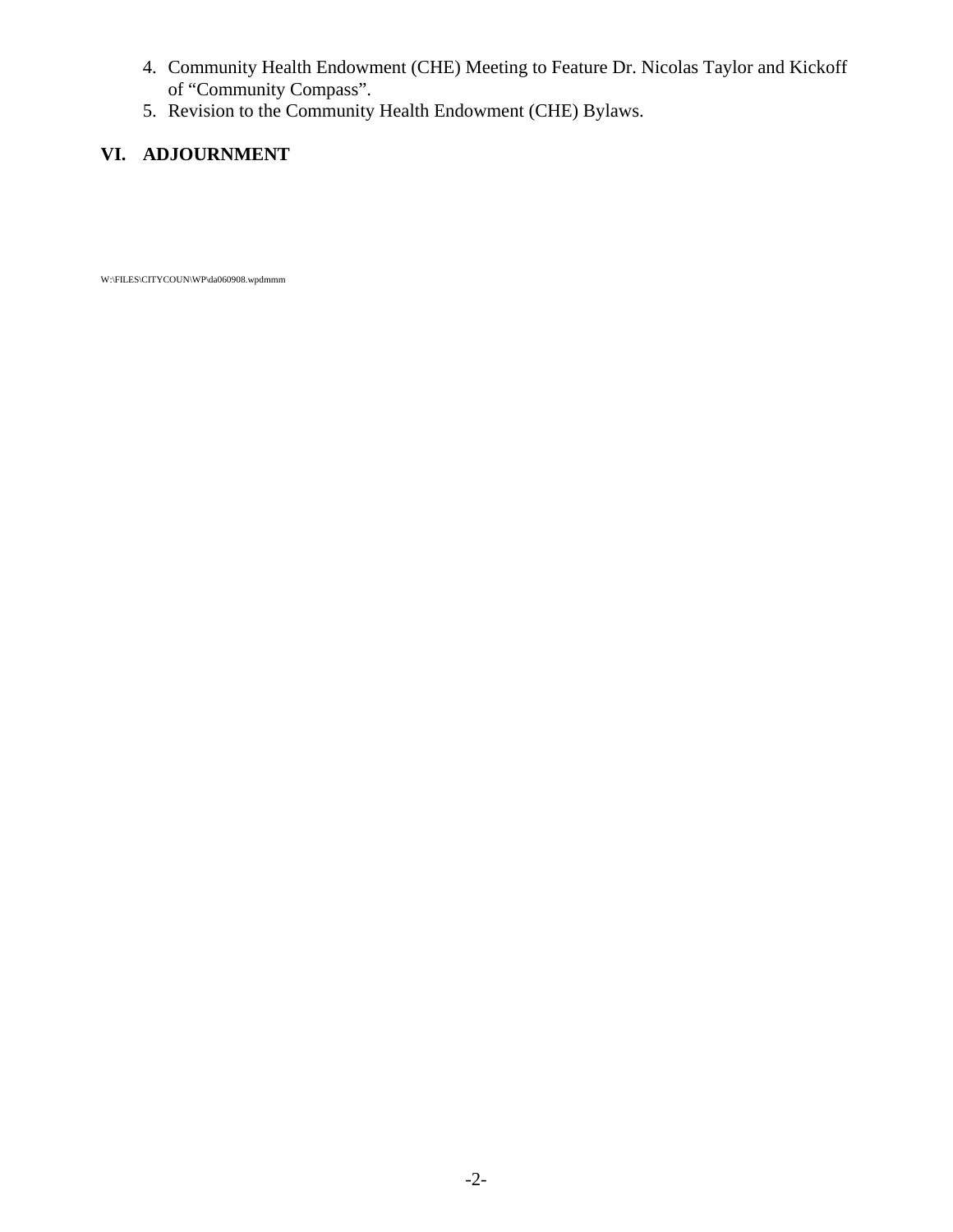# **DIRECTORS' MEETING MINUTES MONDAY, JUNE 9, 2008 11:00 a.m. COUNTY/CITY BUILDING CONFERENCE ROOM 113**

**Council Members Present:** Robin Eschliman, Chair; Doug Emery, Vice-Chair; Jon Camp, Dan Marvin, John Spatz, Ken Svoboda

**Council Members Absent:** Jonathan Cook

**Others Present:** Mayor Chris Beutler, Rick Hoppe, Trish Owen, Lin Quenzer, Mayor's Office; City Clerk Joan Ross; John Hendry, City Attorney; Directors and Department Heads; and Tammy Grammer, City Council Staff.

Meeting convened at 11:10 a.m.

Location Announcement of the Nebraska Open Meetings Act: A Copy of the Nebraska Open Meetings Act is Located on the Wall at the Rear of this Room.

### **I. MAYOR** -

Mayor Chris Beutler called on Directors. Lynn Johnson (Parks & Recreation Director) reported that Woods pool is not yet open due to a leak. They are working on it and hoping to have the pool open middle of next week.

Assistant Fire Chief John Huff stated for Item 21 on their Agenda today, they're requesting to continue public hearing one week. So, Chief Ford can be at the meeting, he is out of town. *[#21, 08R-108, Approving a transfer of appropriations in the amount of \$200,049 from the Contingency fund to the Fire and Rescue Administration Account to fund the roof replacement at Fire Station #1 at 18<sup>th</sup> & O Streets.]* 

Diane Gonzolas (Citizen Information Center Director) mentioned the response e-mails and the news release regarding Ms. Eschliman's question last week asking if there was any help available for low-income elderly or disabled residents who need help with tree and branch removal. *[See Attachments]* 

### 1. NEWS RELEASE - RE: Mayor Invites Public to Second Waterfest at Homes Lake. - NO COMMENTS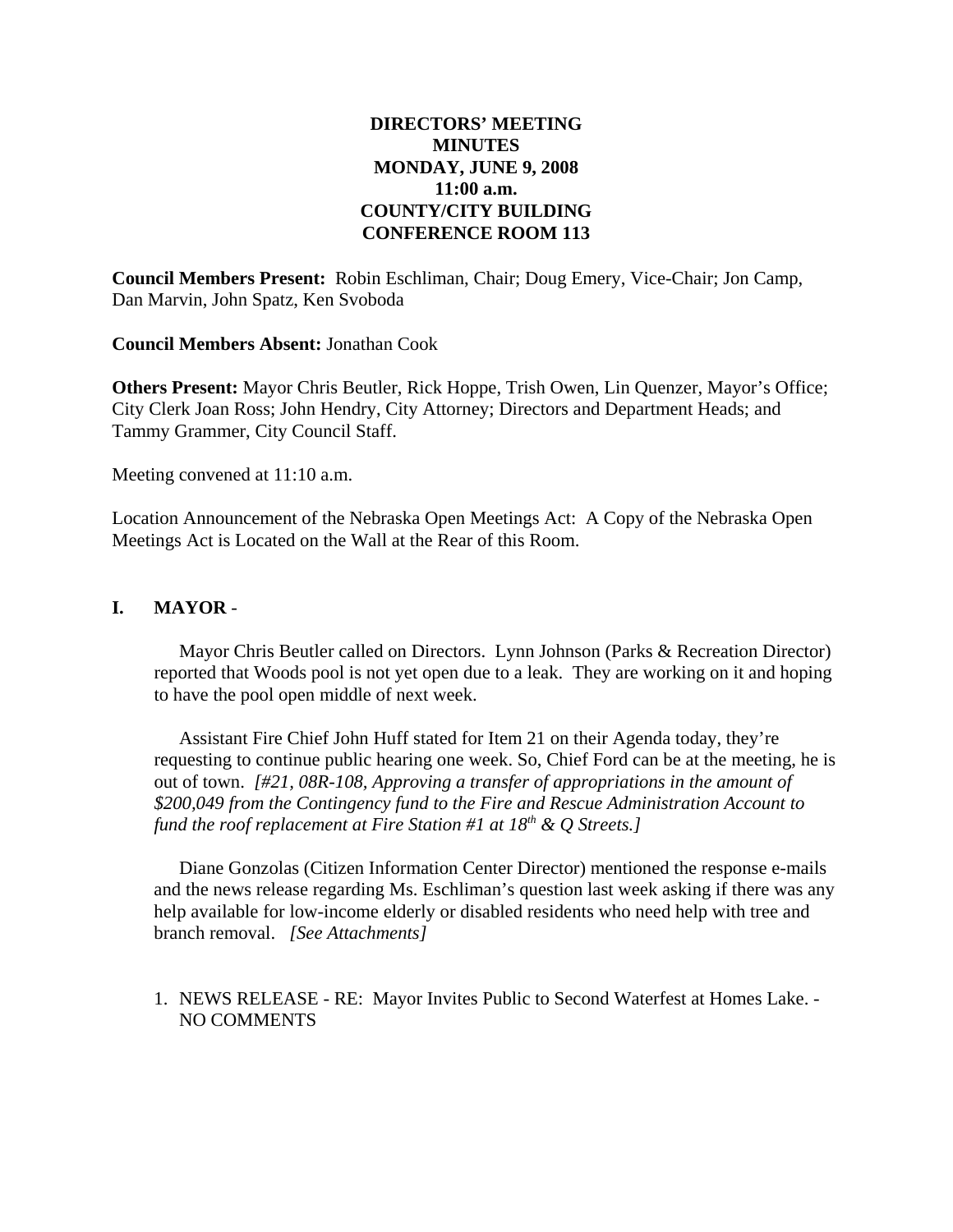- 2. E-Mail Response from Diane Gonzolas to Robin Eschliman's question RE: On Help Available for Low-Income Elderly or Disabled Residents with Tree and Branch Removal. - NO COMMENTS
- 3. NEWS RELEASE RE: Portion of Cornhusker Highway Closed for Several Hours. NO COMMENTS
- 4. E-Mail Information from Dave Norris RE: On Debris Removal Assistance Available. - NO COMMENTS
- 5. NEWS RELEASE RE: City Issues Guidelines for Clean-Up of Trees and Branches. NO COMMENTS

### **II. DIRECTORS** -

### **FINANCE/TREASURER -**

1. City of Lincoln's Investment Activity Report for the First Quarter, Fiscal Year 2007-08. - NO COMMENTS

### **LIBRARY -**

1. NEWS RELEASE - RE: Library Board of Trustees Vacancy Announced. - NO **COMMENTS** 

### **PLANNING -**

- 1. Metropolitan Planning Organization Officials Committee Agenda for June 12, 2008. NO COMMENTS
- 2. Letter from Brandon M. Garrett to Mike Johnson, Olsson Associates RE: Waterford Estates 1<sup>st</sup> Addition - Final Plat #07079 - Generally located at N. 98<sup>th</sup> Street & "O" Street. - NO COMMENTS

### **PUBLIC WORKS & UTILITIES** -

1. ADVISORY - RE: Storm Water Project to Start - Project #702205. - NO COMMENTS (a.) Map of Area of Project No. 702205. - NO COMMENTS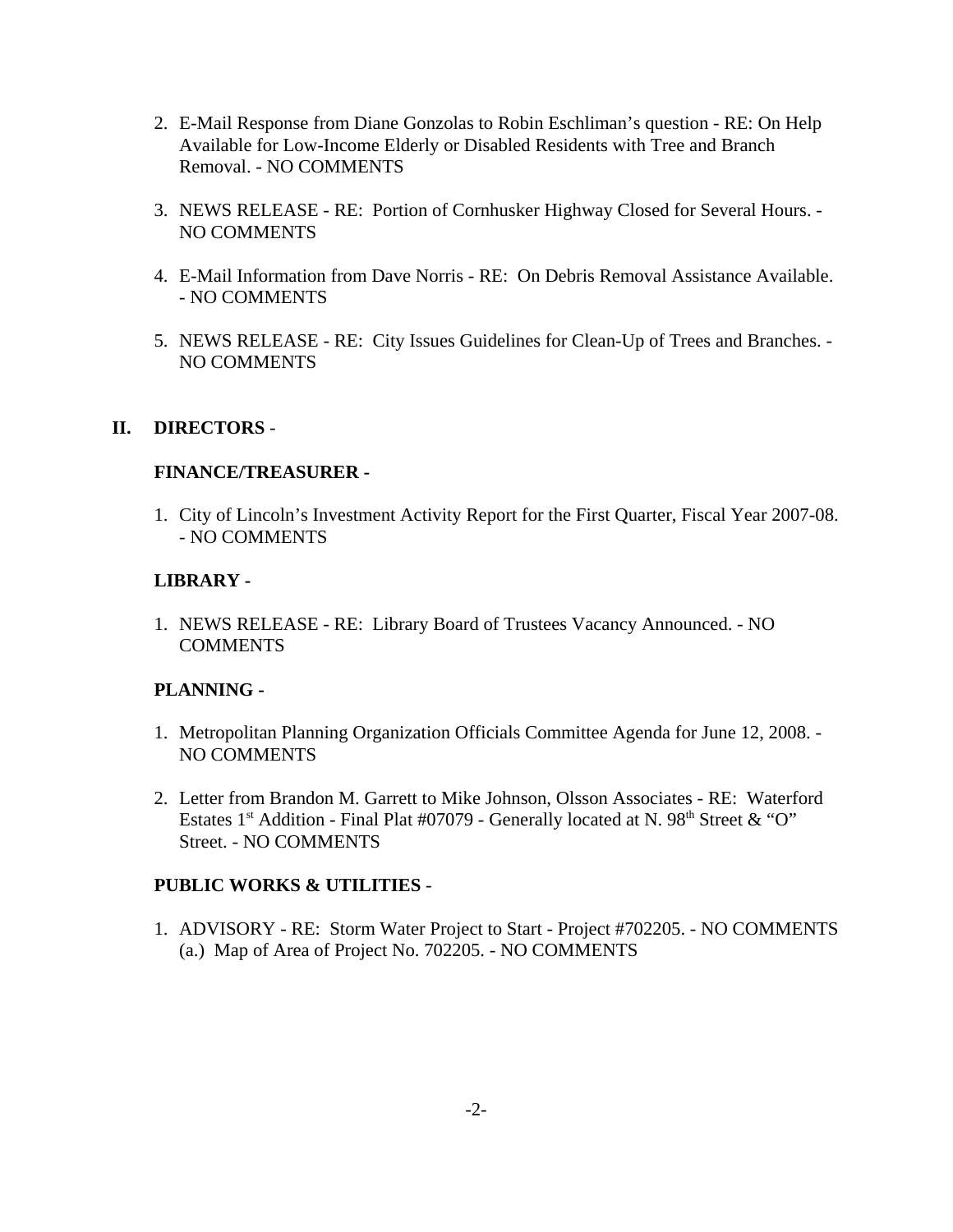#### **URBAN DEVELOPMENT -**

1. Media Advisory - RE: National NeighborWorks® Week June 7 - 14, 2008. - NO **COMMENTS** 

#### **WEED CONTROL AUTHORITY -**

1. Combined Weed Program - City of Lincoln - May 2008 Monthly Report. - NO **COMMENTS** 

#### **III. CITY CLERK -**

City Clerk Joan Ross stated on their Agenda today the first thing they have is the Mayor's Award of Excellence and then presentation by Police Chief Casady on the 2008 Justice Assistance Grant.

Items 16 & 17 will be called together. *[#16, 08-63, Annexation No. 08003 - Amending the Lincoln Corporate Limits Map by annexing approximately 63.13 acres of property generally located at N. 35th Street and Superior Street.; and #17, 08-64, Change of Zone 08019 - Application of Robert and Victoria Rokeby for a change of zone from R-3 Residential District to H-3 Highway Commercial District on property generally located at N. 35th Street and Superior Street.]*

We have already talked about Item 21. *[#21, 08R-108, Approving a transfer of appropriations in the amount of \$200,049 from the Contingency fund to the Fire and Rescue Administration Account to fund the roof replacement at Fire Station #1 at 18th & Q Streets.]*

Items 31 & 32 will be called together. *[#31, 08R-136, Approving a Conservation Easement Agreement between the City and Cardwell Reserve Homeowner's Association, Inc. for the acquisition of approximately 31.48 acres in the Cardwell Branch floodplain south of W. Denton Road and west of S.W. 12th Street to preserve flood storage capacity and other natural resources over the easement area.; and #32, 08R-137, Approving a Conservation Easement Purchase Agreement between Cardwell Reserve Homeowner's Association, Inc., Reserve Development, LLC, the City of Lincoln, and the Lower Platte South NRD for the purchase of a conservation easement in the Cardwell Reserve Addition area generally located at S.W. 12th Street and W. Denton Road to preserve the flood storage capacity and other natural resources over the easement area.]*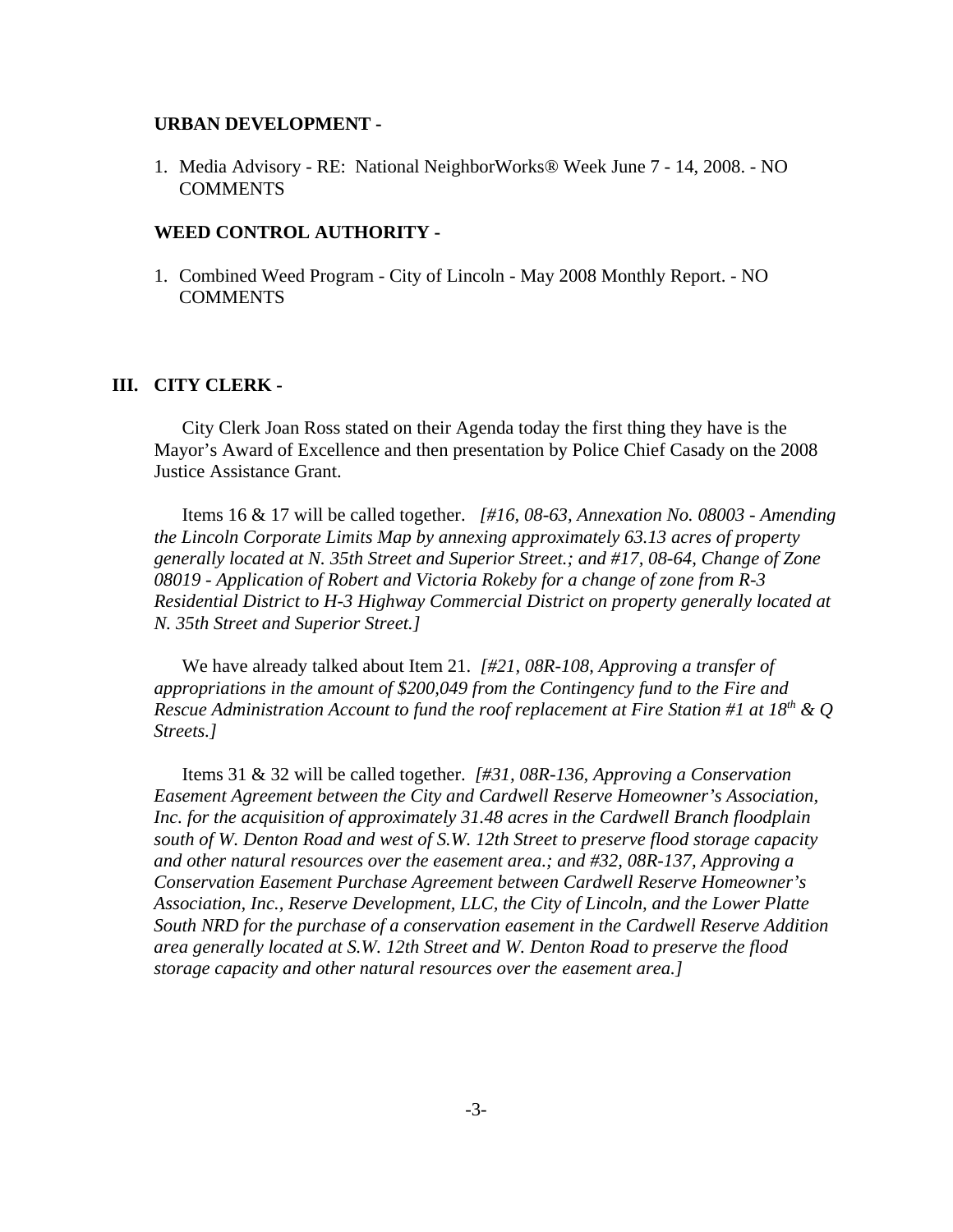Item 46 on the Pending List they received an email from Peter Katt requesting to remove this from pending for public hearing on July 7th. *[#46, 08R-82, Special Permit 08015 - Application of Roger Schwisow for authority to allow mining/extraction of soil of agricultural zoned property located northwest of the intersection of N.W. 56th Street & West "O" Street.]* 

### **IV. COUNCIL REQUESTS/CORRESPONDENCE -**

**JON CAMP** - Mr. Camp stated he would like to speak with Lynn Johnson (Parks & Recreation Director) and someone from Public Works & Utilities after the Directors' Meeting today.

### **JONATHAN COOK -** Absent

**DOUG EMERY -** No Comments

**DAN MARVIN -** No Comments

**JOHN SPATZ -** No Comments

**KEN SVOBODA -** Mr. Svoboda stated he would like to speak with Chuck Zimmerman (Building & Safety) after the Directors' Meeting today.

**ROBIN ESCHLIMAN -** No Comments

### **V. MISCELLANEOUS** -

- 1. E-Mail from Brian Peeks RE: Use of Fire Pits Causing Pollution. NO COMMENTS
- 2. E-Mail from Jeanette Harris RE: City Maintaining Weed Height. NO COMMENTS
- 3. E-Mail from Lynda Anderson RE: Proposed Ordinance as it relates to Library Director Position. - NO COMMENTS
- 4. Faxed Media Release from Lori Seibel, President, Community Health Endowment (CHE) - RE: Community Health Endowment (CHE) Meeting to feature Dr. Nicolas Taylor and Kickoff of "Community Compass". - NO COMMENTS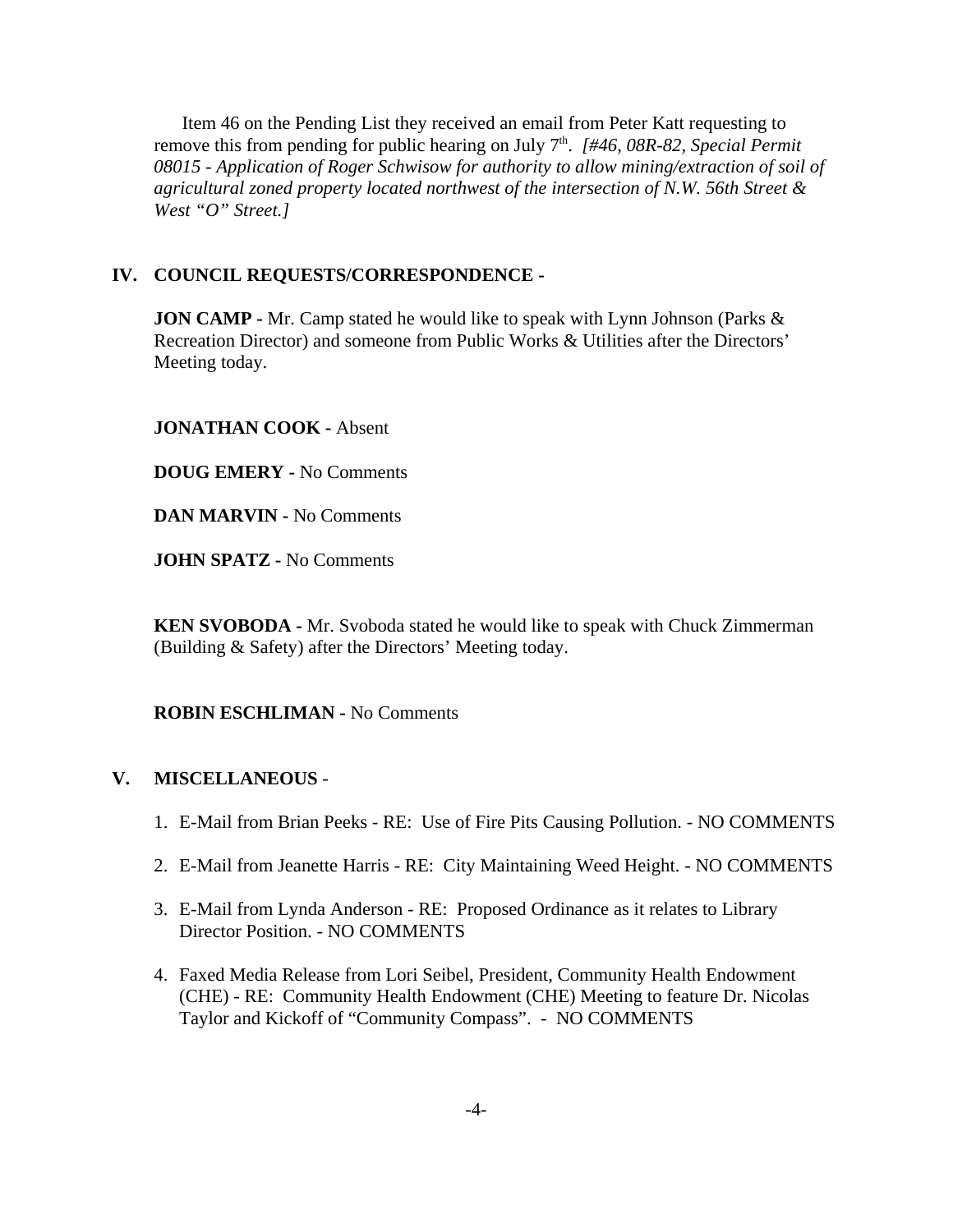5. Material from Dan Anderson, Chair, Community Health Endowment (CHE) - RE: Revision to the CHE Bylaws. - NO COMMENTS

# **ADDENDUM (June 9th)**

# **I. MAYOR -**

- 1. NEWS ADVISORY RE: Mayor Beutler's Public Schedule Week of June 7 through June 13, 2008 - Schedule subject to change. - NO COMMENTS
- 2. NEWS RELEASE RE: East Adams Construction Scheduled To Begin Monday. NO **COMMENTS**

### **II. CITY CLERK -** NONE

### **III. CORRESPONDENCE -**

- **A. COUNCIL REQUESTS/CORRESPONDENCE** NONE
- **B. DIRECTORS AND DEPARTMENT HEADS**

### **HEALTH -**

- 1. NEWS RELEASE RE: Lincoln & Lancaster County Environmental Leadership Awards. - NO COMMENTS
- 2. NEWS RELEASE RE: Food That's In When School Is Out. NO COMMENTS
- 3. NEWS RELEASE RE: Fencing Requirements For Soft-Side/Inflatable Pools-18 inches or more require a fence. - NO COMMENTS

# **C. MISCELLANEOUS -**

- 1. E-Mail from Sandra Mathews RE: StarTran bus routes. NO COMMENTS
- 2. E-Mail Letter from Ruthann Young RE: Library issues. NO COMMENTS [End of addendum]

# **VI. MEETING ADJOURNED - Approximately at 11:18 a.m.**

dm060908/tjg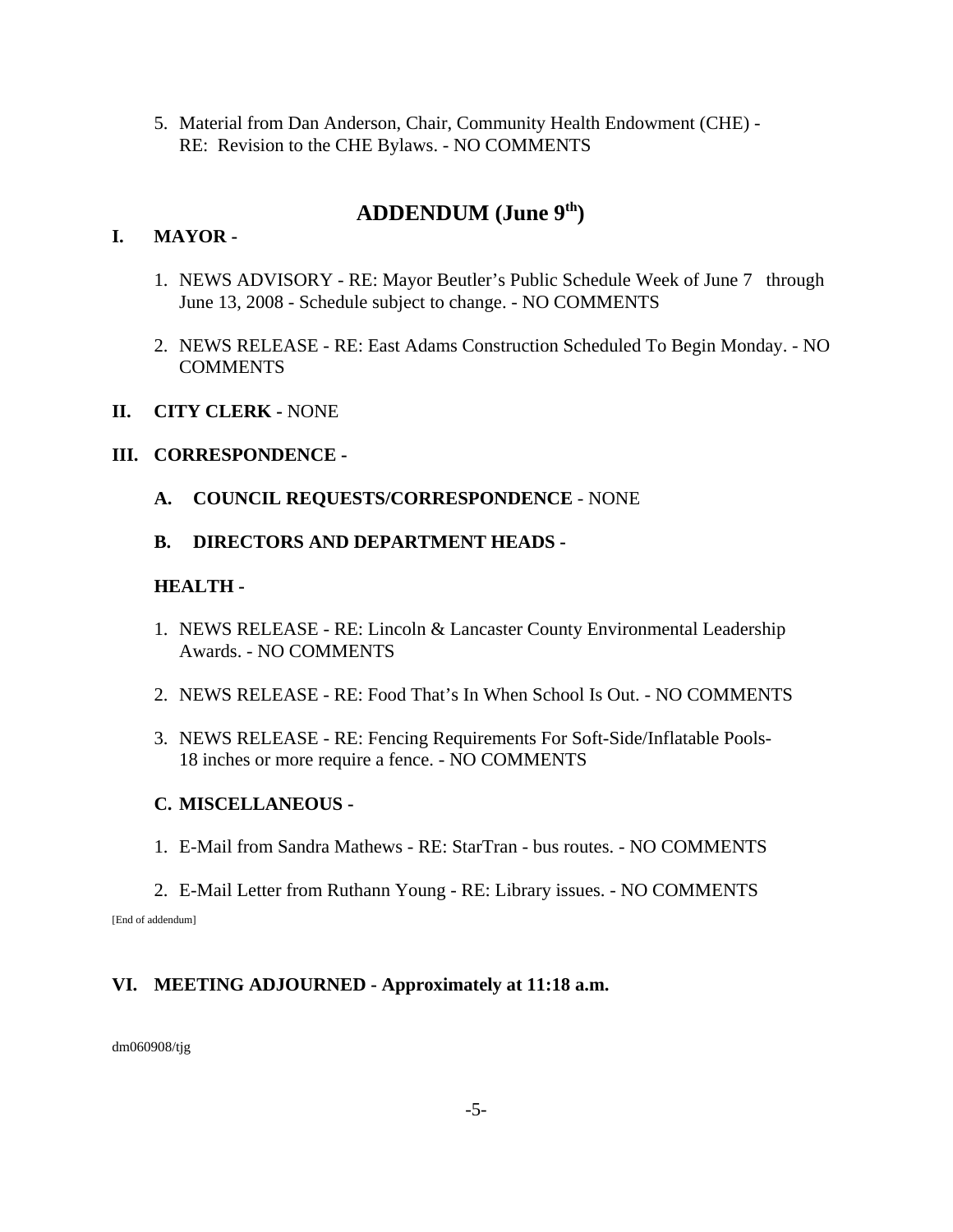Attachments

Diane K Gonzolas/Notes 06/02/2008 05:20 PM

To CouncilPacket/Notes@Notes  $_{\rm CC}$ 

bcc

Subject Response to Eschliman's question

At the Council meeting with Directors this morning, Robin asked if there was any help available for low-income elderly or disabled residents who need help with tree and branch removal. I contacted Wayne Svoboda at Volunteer Partners. His agency does not send individual volunteers to homes. Instead, he works with groups and organizations willing to volunteer. He provided me with a list of those who were interested in helping with graffiti removal. Dave Norris in CIC is contacting those on that list now to see if they are interested in helping with this kind of tree clean-up.

Diane Gonzolas, Manager, CIC

 $AMMNNM12$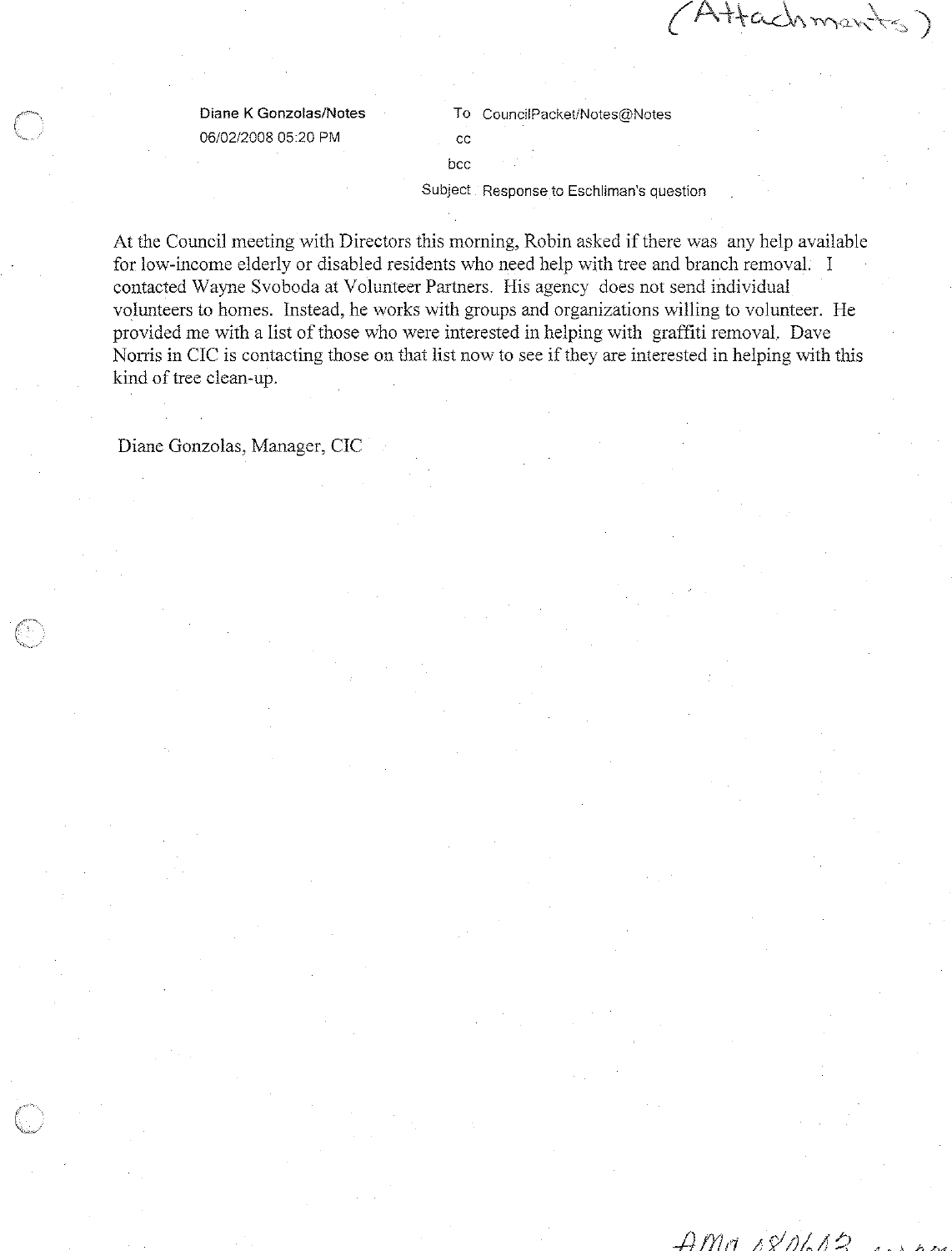#### David B Norris/Notes 06/04/2008 02:22 PM

To CouncilPacket/Notes@Notes

cc Diane K Gonzolas/Notes@Notes

bcc

Subject Debris Removal Assistance Available

For your information,

The City Web site (lincoln.ne.gov) now has a link in the "hot box" called "Debris Removal Available For Low Income, Elderly and Disabled."

When citizens click on that link, it takes them to the following text:

Supervised assistance with tree/debris removal for Lincoln's low income, elderly and disabled citizens is available by calling:

#### Lancaster County Juvenile Drug Court Contact Kerry Dean 441-3858

Anybody inquiring about clean-up projects using this resource should be made aware that these workers are supervised.

I'm still attempting to secure a couple of other groups who may be willing to assist. This link from the hot box will remain in its current location at least through the weekend. Thank you.

Dave Norris, Citizen Information Center

441-7547

 $AMc$  080604

DI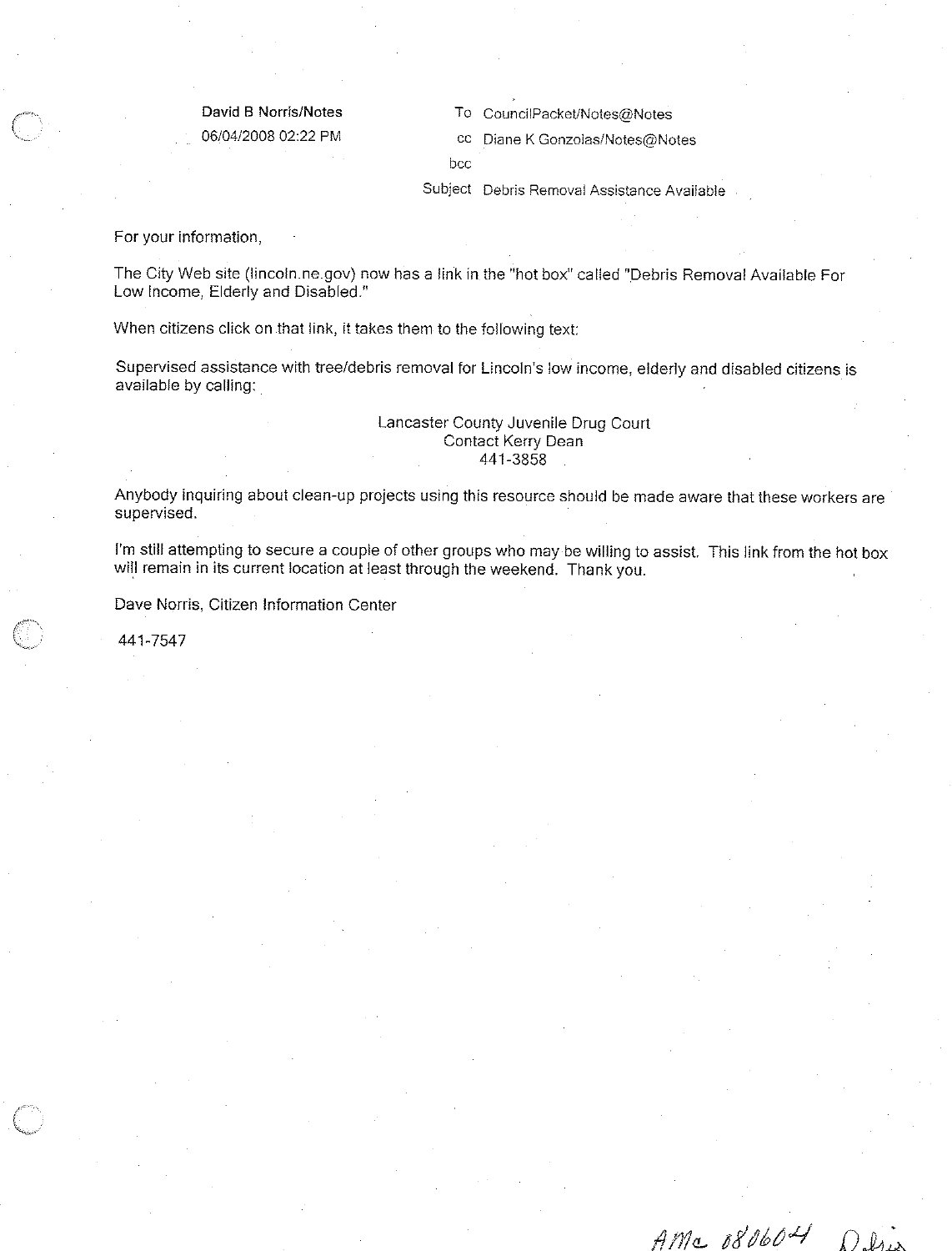David B Norris/Notes 06/04/2008 04:56 PM To CouncilPacket/Notes@Notes

 $cc$ 

bcc

Subject Web site revision regarding debris cleanup

After hearing from City Arborist Steve Schwab Wednesday afternoon regarding the cleanup workload the City's Forestry Division has encountered, it was decided that a more detailed news release was needed for people with questions about tree and branch removal.

As of Thursday morning, the hot box link will read "Tree Cleanup Guidelines" and will link to the news release that follows this note. The information specifically targeting low income, elderly and disabled citizens is included in the body of the news release. Thank you. (DN)

### PARKS AND RECREATION DEPARTMENT

2740 "A"Street, Lincoln, NE 68502, 441-7847, fax 441-8706

#### PUBLIC WORKS AND UTILITIES DEPARTMENT

555 S. 10th Street, Lincoln, NE 68508, 441-7548, fax 441-8609

#### **FOR IMMEDIATE RELEASE**

FOR MORE INFORMATION: Steve Schwab, Parks and Recreation, 441-7035 Karla Welding, Solid Waste Operations, 441-7867

# **CITY ISSUES GUIDELINES FOR CLEAN-UP OF TREES AND BRANCHES**

As residents clean up from recent storms, the City is reminding residents of how to properly dispose fallen trees and branches. Different guidelines exist for trees on public property and those on private property.

Residents who have safety concerns about any fallen tree or branch should call the Lincoln Police non-emergency number at 441-6000. Residents who have downed utility lines or tree limbs resting on utility lines should contact the Lincoln Electric System at 888-365-2412.

Public trees are those that are in the public rights of way, generally between the sidewalk and the curb. Residents are encouraged to contact Community Forestry at 441-7035 between 8 a.m. and 4:30 p.m. weekdays to report damage to street trees. (Residents who have structural damage from a street tree should call the Lincoln Police non-emergency number at 441-6000.)

The Lincoln Parks and Recreation Department is asking Lincoln residents to help clear fallen limbs from street trees on public rights of way. Small branches and limbs can be left for pick up by refuse haulers on the normal day of garbage service. For large limbs from public trees, Community Forestry staff will leave logs in the right of way next to the sidewalk, and these can be picked up by residents to use as firewood.

 $AMADX06051$